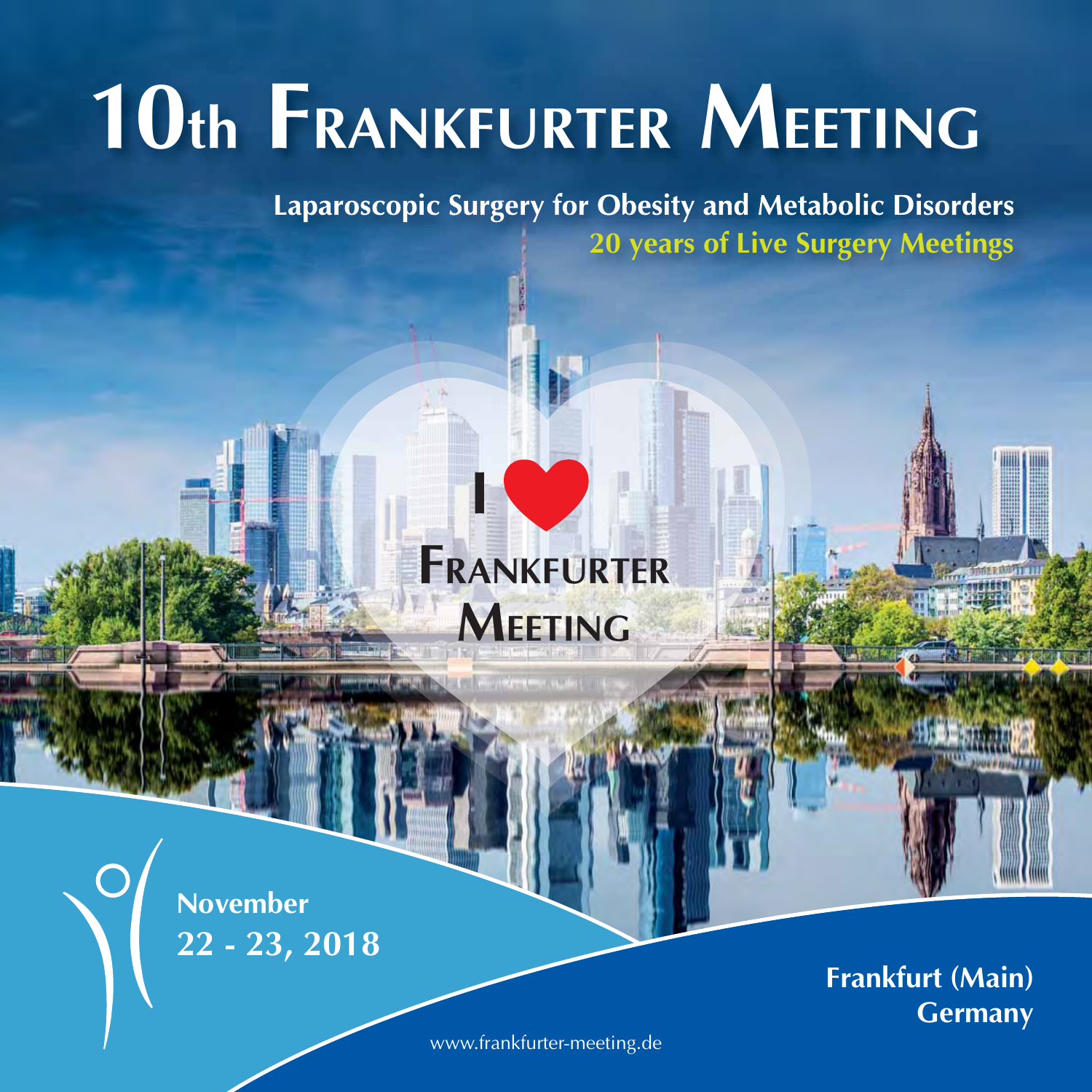Platinum Sponsor



### Gold Sponsors







**OLYMPUS** 

Apollo Endosurgery Bariatric Solutions GmbH Johnson & Johnson Medical GmbH, Ethicon Olympus Deutschland GmbH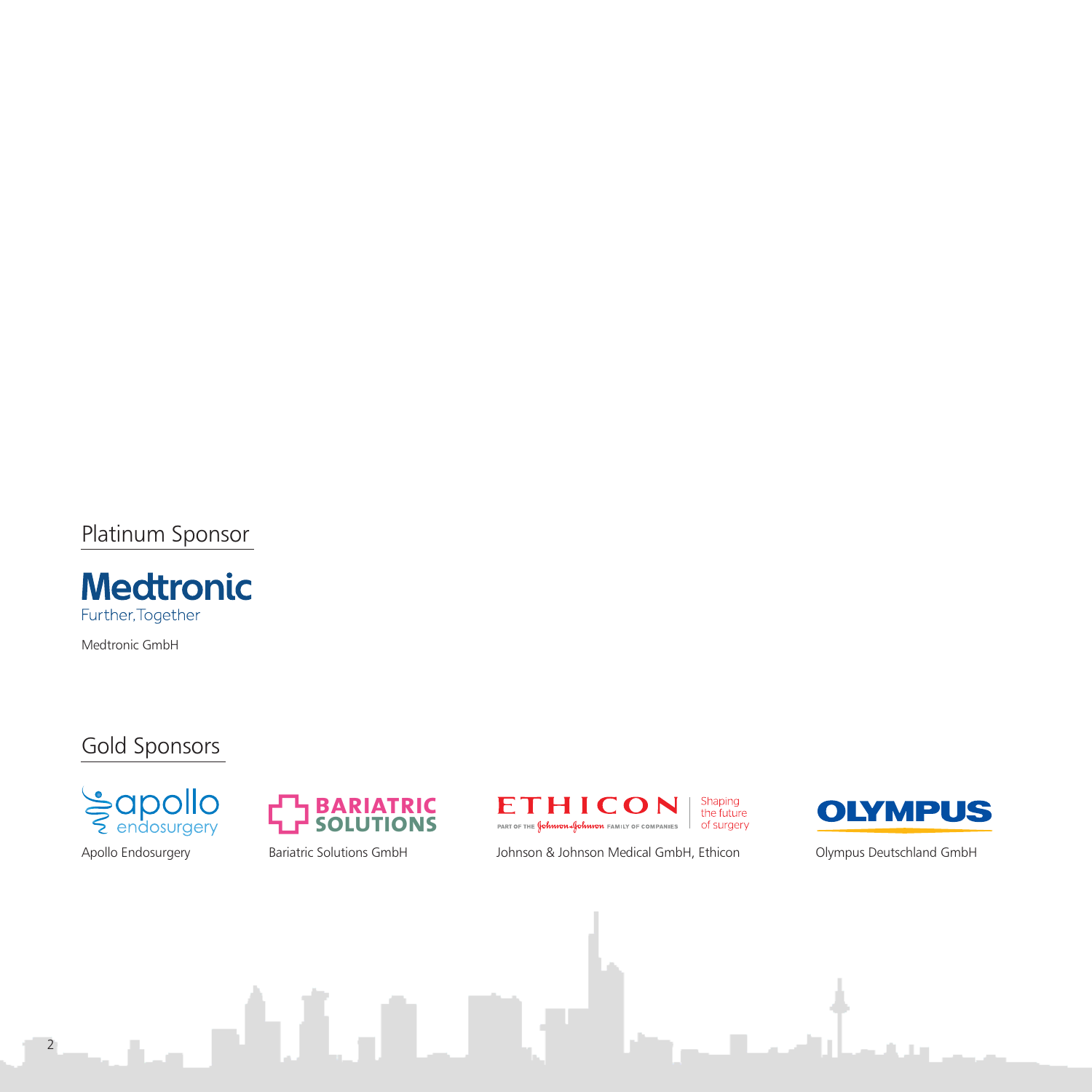# **WELCOME**

### November 22 - 23, 2018

### Register via: www.frankfurter-meeting.de

### Dear Colleagues and Friends,

In 2018 our traditional "Frankfurt Meeting" as one of the top world meeting on the surgical and endoscopical treatment of obesity and metabolic disorders will once again be held here in our metropolitan city of Frankfurt, Germany!

Today we can proudly reflect on 20 years of science presentation and obesity expertise under the leadership of my father as president who first initiated the Frankfurt Meeting in 1998. My father and I have worked and pushed hard to establish what started as a local event to be recognized among the top medical meeting on the subject of obesity to this day.

Over the past 20 years we were very happy to have always welcomed and presented to you the world`s top experts on the subject of obesity treatment and also for the tradition of live surgery which we are especially proud of.

But as our event grew to it`s international importance of today, we have always emphasized a familiar conduct, personal relations and mutual understanding as the very spirit of the Frankfurt Meeting and the key to it's success.

2018 will see my first presidency of the Frankfurt Meeting in succession of my father who will for his first time attend the meeting as an expert and honorary president. Together we will again do our utmost to ensure a high quality meeting on obesity science and live surgery.

Following the tremendous success of the past Obesity Days as a joint meeting of medicine and surgery we now want to return to our roots and lay our emphasis a new on surgery alone.

As in 2016 our meeting will again be held at the facilities of Kap Europa and also with the support of our well established partners of Event lab.



Again we hope to be able to present to you high quality scientific sessions, live surgery, suturing tutorials and also closed comprehensive lessons covering all aspects of obesity treatment for beginners and the advanced care providers.

Together with IFSO and German surgical associations (DGAC and BDC) we will do everything to ensure a high level meeting for all of you from all over the world.

We look forward to welcoming you all again as guests to our well established, traditional meeting at the heard of the Rhein-Main area in the metropolitan City of Frankfurt on the main river.

Dr. Sylvia Weiner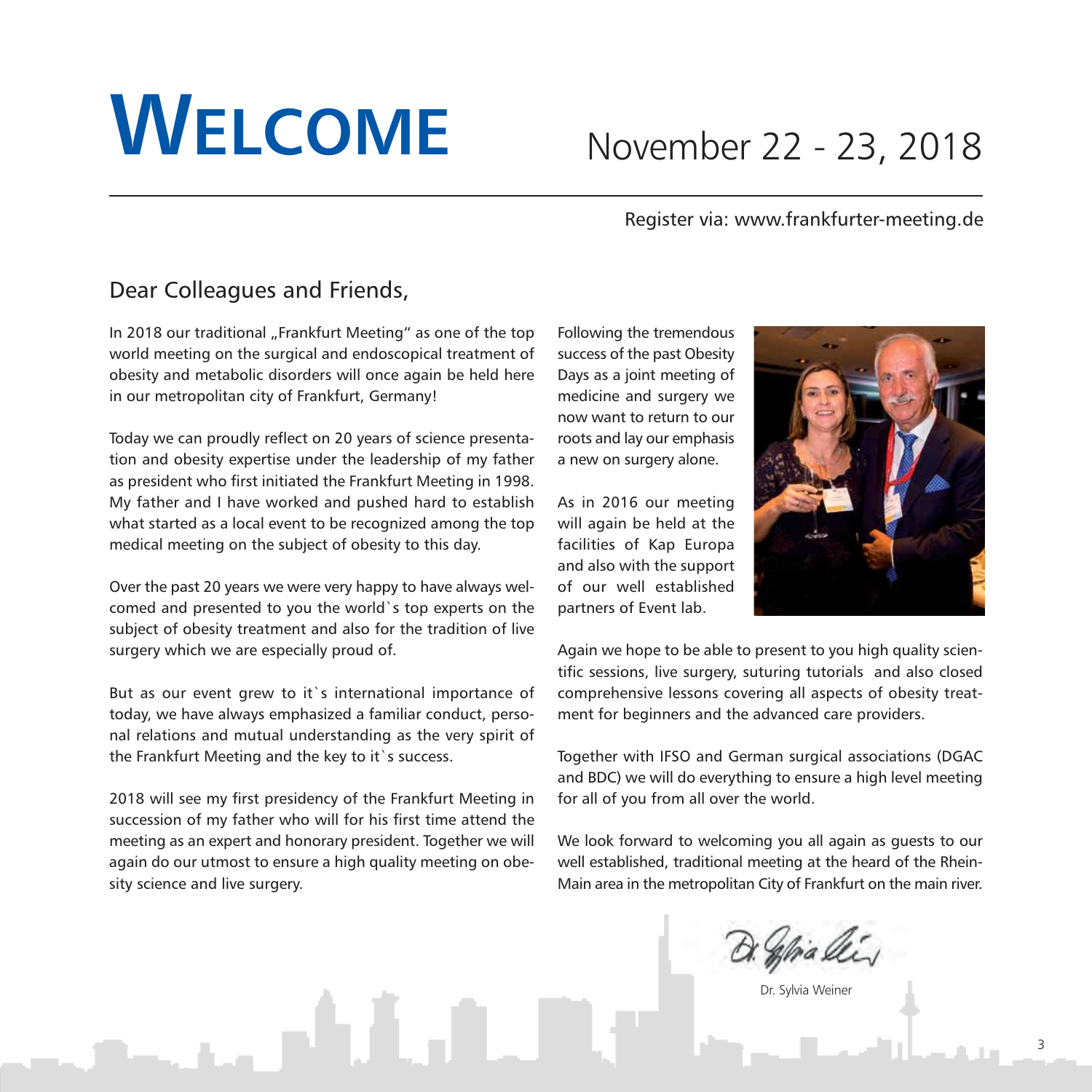# Preliminary Program

### **Thursday** November 22, 2018

| <b>Time</b>                | <b>Saal Horizont</b><br>Level 4                                            | Saal Kosmos<br>Level 3                                                                                          | Saal Komet<br>Level 3                        | Saal Kristall<br>Level 3                     | Foyer<br>Level<br>$\overline{3}$                     | Foyer<br>Level<br>$\overline{4}$ |
|----------------------------|----------------------------------------------------------------------------|-----------------------------------------------------------------------------------------------------------------|----------------------------------------------|----------------------------------------------|------------------------------------------------------|----------------------------------|
| $08:30 -$<br>$10:00$ am    | <b>Surg 1: Live-Surgery</b><br><b>Standards: RNYGB</b>                     | <b>Surgical Skills</b><br><b>Medical Writing</b><br>Course 1<br>Course<br>Part 1<br><b>Part 1/4</b>             |                                              |                                              |                                                      |                                  |
| $10:00 -$<br>10:30 am      | <b>Coffee Break &amp; Industry Exhibition</b>                              |                                                                                                                 |                                              |                                              |                                                      |                                  |
| $10:30$ am $-$<br>12:30 pm | <b>Surg 2: Live-Surgery</b><br><b>Standards:</b><br><b>OAGB/MGB</b>        | <b>Metabolic Surgery</b>                                                                                        | <b>Surgical Skills</b><br>Course 1<br>Part 2 | <b>Medical Writing</b><br>Course<br>Part 2/4 | Catering & Posterexhibition<br>Industry and Catering |                                  |
| $12:30 -$<br>01:30 pm      | Lunch Break &<br><b>Industry Exhibition</b>                                | <b>Lunch-Symposium Fit for Me</b><br>(Speaker's Corner)                                                         |                                              |                                              |                                                      |                                  |
| $01:30 -$<br>03:30 pm      | <b>Surg 3: Live Surgery</b><br><b>Standards Sleeve</b><br>Gastrectomy      | <b>Surgical Skills</b><br><b>Young IFSO Session</b><br><b>Surgery in Adoles-</b><br>Course 2<br>cents<br>Part 1 |                                              |                                              |                                                      |                                  |
| $03.30 -$<br>04:00 pm      | <b>Coffee Break &amp; Industry Exhibition</b>                              |                                                                                                                 |                                              |                                              |                                                      |                                  |
| $04:00 -$<br>05:30 pm      | <b>Surg 4: Live Surgery</b><br><b>Standards SADI/</b><br><b>BPD-DS/BPD</b> | <b>Postbariatric Surgery</b>                                                                                    | <b>Surgical Skills</b><br>Course 2<br>Part 2 | <b>Robotic Surgery</b>                       |                                                      |                                  |
| $05:30 -$<br>06:00 pm      | <b>Highway to Hell</b><br>Videos of rare and dramatic situations           |                                                                                                                 |                                              |                                              |                                                      |                                  |
| $06:00 -$<br>07:00 pm      | <b>Industry &amp; Wine</b><br>Level 4                                      |                                                                                                                 |                                              |                                              |                                                      |                                  |
| <b>Scientific Dinner</b>   |                                                                            |                                                                                                                 |                                              |                                              |                                                      |                                  |
|                            |                                                                            |                                                                                                                 |                                              |                                              |                                                      |                                  |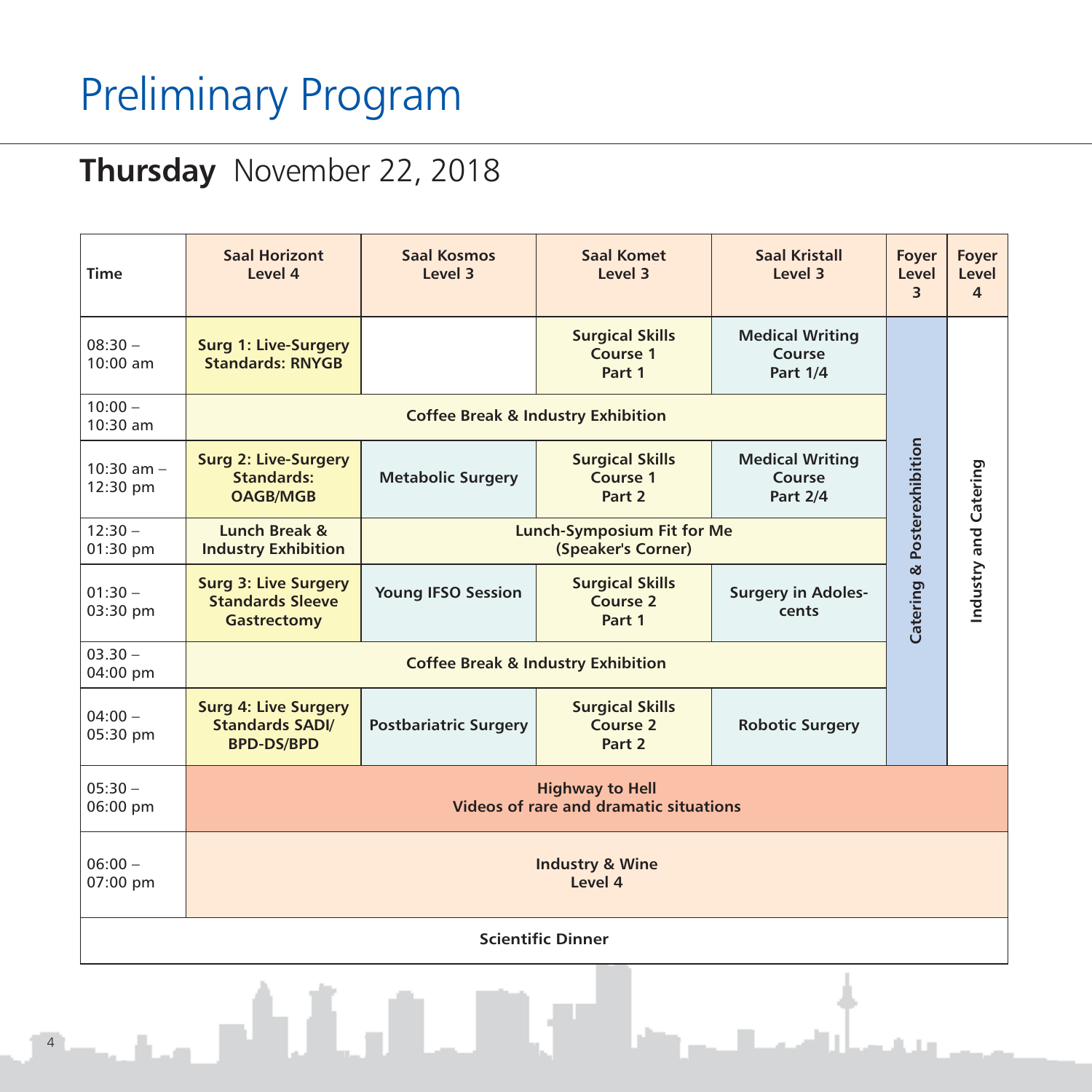# Frankfurter Meeting 2018

### **Friday** November 23, 2018

| <b>Time</b>                | <b>Saal Horizont</b><br>Level 4                              | <b>Saal Kosmos</b><br>Level 3                                                                                    | Saal Komet<br>Level 3  | <b>Saal Kristall</b><br>Level 3                       | Foyer<br>Level<br>3 | Fover<br>Level<br>$\overline{a}$ |
|----------------------------|--------------------------------------------------------------|------------------------------------------------------------------------------------------------------------------|------------------------|-------------------------------------------------------|---------------------|----------------------------------|
| $08:30 -$<br>$10:00$ am    | <b>Surg 5: Live-Surgery</b><br><b>Revisional Surgery</b>     | <b>Politische Sitzung</b><br>(deutsch)                                                                           | <b>BDC-Kurs Teil 1</b> | <b>Medical Writing</b><br>Course<br><b>Part 3/4</b>   |                     |                                  |
| $10:00 -$<br>$10:30$ am    | <b>Coffee Break &amp; Industry Exhibition</b>                |                                                                                                                  |                        |                                                       |                     |                                  |
| $10:30$ am $-$<br>12:30 pm | <b>Surg 6: Live-Surgery</b><br><b>Revisional Surgery</b>     | <b>IBC-Club Meeting</b>                                                                                          | <b>BDC-Kurs Teil 2</b> | <b>Medical Writing</b><br>Course<br><b>Part 4/4</b>   | Posterexhibition    |                                  |
| $12:30 -$<br>$01:30$ pm    |                                                              | <b>Lunch Symposium</b><br><b>Lunch Break &amp; Industry Exhibition</b><br><b>Medtronic</b><br>(Speaker's Corner) |                        |                                                       | ಹ                   | Industry and Catering            |
| $01:30 -$<br>03:30 pm      | <b>Surg 7: Live-Surgery</b><br><b>Endoscopic</b><br>Approach | <b>IBC-Club Meeting</b>                                                                                          | <b>BDC-Kurs Teil 2</b> | Where we go<br>in Europe?<br><b>Political Session</b> | Catering            |                                  |
| $03:30 -$<br>04:00 pm      | <b>Coffee Break &amp; Industry Exhibition</b>                |                                                                                                                  |                        | Pressekonferenz                                       |                     |                                  |
| $04:00 -$<br>05:30 pm      | <b>Surg 8: Management</b><br>of Complications                | <b>Free Papers</b>                                                                                               | <b>BDC-Kurs Teil 2</b> | <b>Free Papers</b>                                    |                     |                                  |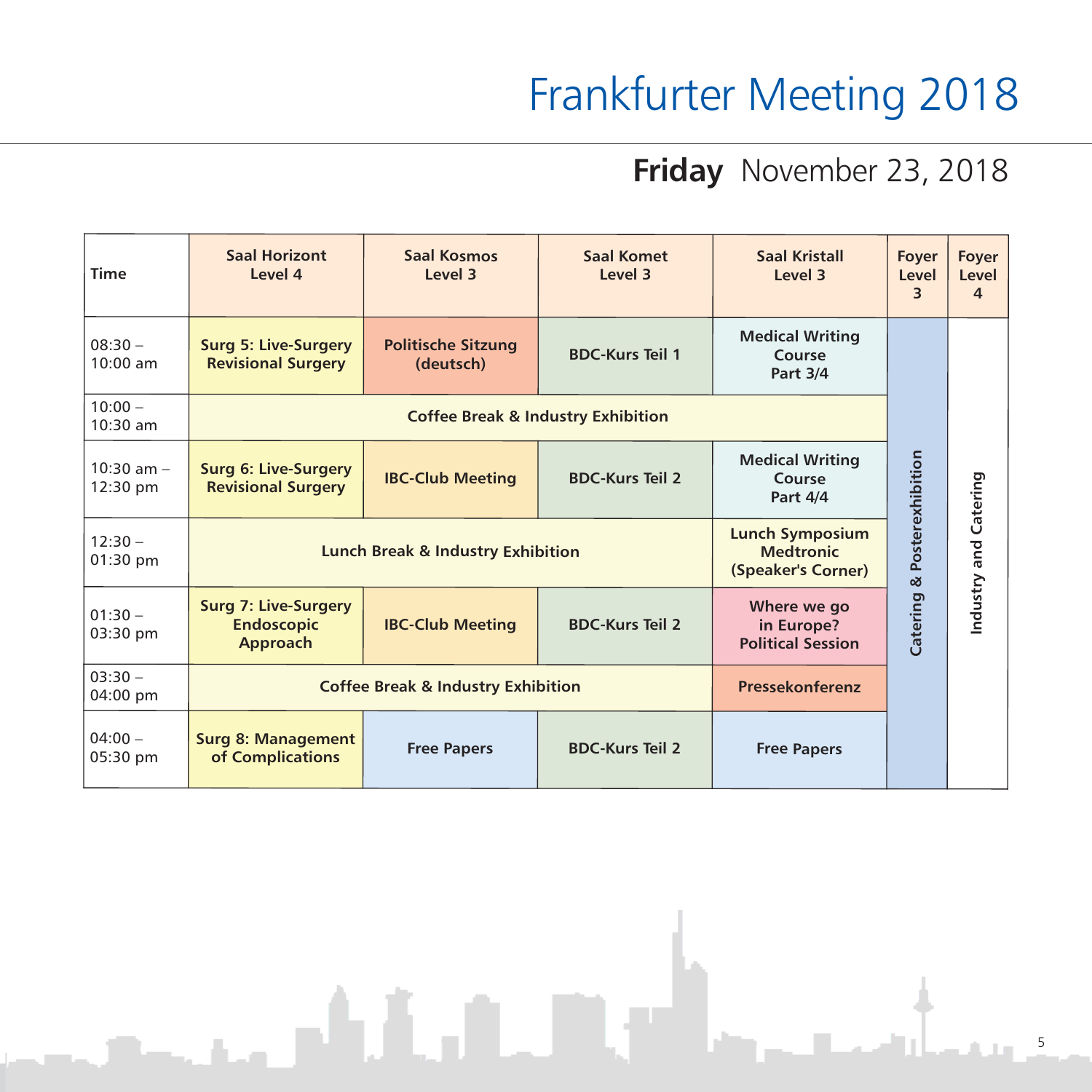## Thursday November 22, 2018

| 08.30-10.00                | <b>SURGERY 1: LIVE-SURGERY:</b><br><b>STANDARDS: RNYGB</b><br>Chairman: Norbert Runkel (Germany)<br>Moderator: Stefan Kriwanek (Austria)<br>Moderator: Rudolf Weiner (Germany) | 10.30-12.30 | <b>SURGERY 2: LIVE-SURGERY:</b><br><b>STANDARDS: OAGB/MGB</b><br>Chairman: Bart v. Wagensfeld (UAE)<br>Moderator: Martin Fried (Czech Republic)<br>Moderator: Daniel Gärtner (Germany) |
|----------------------------|--------------------------------------------------------------------------------------------------------------------------------------------------------------------------------|-------------|----------------------------------------------------------------------------------------------------------------------------------------------------------------------------------------|
| 08.30-08.40                | <b>WELCOME/OPENING</b><br>Sylvia Weiner (Germany)                                                                                                                              | 10.30-10.45 | <b>LONG-TERM DATA FROM THE SOS STUDY</b><br>Lena Carlsson (Sweden)                                                                                                                     |
| 08.40-08.50                | <b>PRESIDENTIAL ADRESS</b><br><b>FROM IFSO PRESIDENT</b><br>Almino Ramos (Brazil)                                                                                              | 10.45-11.05 | <b>PRINCIPLES OF BILE MALABSORPTION</b><br><b>AND SUGAR REGULATION</b><br>Gilles Mithieux (France)                                                                                     |
| 08.50-09.00                | <b>BARIATRIC SURGERY IN EUROPE</b><br>Jean-Marc Chevallier (France)                                                                                                            | 11.05-11.20 | THE ROLE OF OAGB/MGB<br>Rudolf Weiner (Germany)                                                                                                                                        |
| 09.00-09.10<br>09.10-10.00 | <b>PROCEDURAL CHOICE</b><br>Stefan Kriwanek (Austria)<br><b>LIVE-SURGERY NORDWEST HOSPITAL:</b>                                                                                | 11.30-12.10 | <b>LIVE-SURGERY NORDWEST HOSPITAL:</b><br><b>OAGB/MGB</b><br>Karl-Peter Rheinwalt (Germany)<br>Moderator: Antonio Torres (Spain)                                                       |
|                            | <b>STANDARD ROUX-EN-Y-GASTRIC BYPASS</b><br>Giovanni Dapri (Belgium)<br>Moderator: Almino Ramos (Brazil)                                                                       | 12.10-12.30 | <b>INDUSTRY-SPONSORED LECTURE (GORE):</b><br><b>STANDARD SLEEVE GASTRECTOMY -</b><br><b>HOW TO PREVENT LEAKAGE</b><br>Marco Adamo (UK)                                                 |

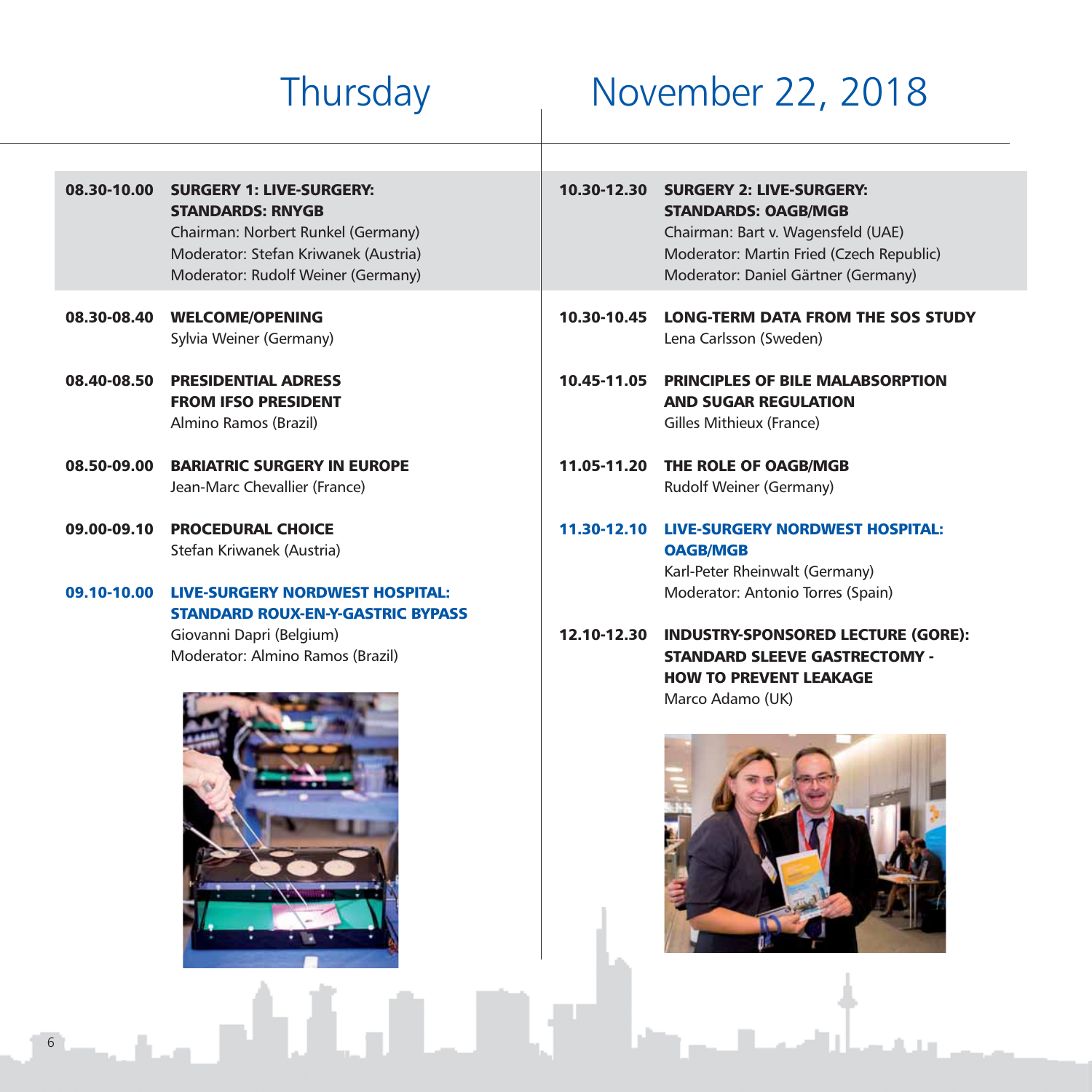### Thursday November 22, 2018

01.30-03.30 SURGERY 3: LIVE-SURGERY: STANDARDS SLEEVE GASTRECTOMY Chairman: Jacques Himpens (Belgium) Moderator: Khaled Gawdat (Egypt) Moderator: Wendy Brown (Australia)

### 01.30-02.00 LIVE-SURGERY NORDWEST HOSPITAL: SLEEVE GASTRECTOMY: 3 PORT APPROACH Ahmed Ahmed (UK) Moderator: Marco Adamo (UK)

- 02.00-02.15 HOW TO PREVENT FAILURE OF SLEEVE Rudolf Weiner (Germany)
- 02.15-02.30 10 YEARS RESULTS OF SLEEVE GASTRECTOMY Jacques Himpens (Belgium)
- 02.30-02.45 GASTROESOPHAGEAL REFLUX DISEASE AND SLEEVE GASTRECTOMY Gianfranco Silecchia (Italy)
- 02.45-03.00 IS THE ENDOLUMINAL APPROACH ALREADY STANDARD? Manoel Galvão Neto (Brazil)
- 03.00-03.15 GASTRIC PLICATION 5YEARS+ RESULTS Karin Dolezova (Czech Republic)
- 03.15-03.30 SADI-INDICATIONS Andrés Sánchez-Pernaute (Spain)

#### 04.00-05.30 SURGERY 4: LIVE-SURGERY: STANDARDS SADI/BPD-DS/BPD

Chairman: Antonio Torres (Spain) Moderator: Sonja Chiappetta (Germany) Moderator: Luigi Angrisani (Italy)

#### 04.00-04.30 LIVE-SURGERY NORDWEST HOSPITAL: SLEEVE INTO SADI

Daniel Gärtner (Germany) Moderator: Gerhard Prager (Austria)

04.30-05.00 SADI-S INSTEAD OF SLEEVE? CHANGING THE ALGORITHM IN THE THERAPY FOR SUPEROBESE Ricardo Zorron (Germany)

05.00-05.30 PHYSIOLOGY OF SLEEVES/BANDS-WHY DOES IT NOT WORK FOR EVERYBODY Wendy Brown (Australia)

### 05.30-06.00 HIGHWAY TO HELL - VIDEOS OF RARE AND DRAMATIC SITUATIONS

Chairman: Almino Ramos (Brazil) Moderator: Bart van der Wagensfeld (UAE) Moderator: Matthias Schlensak (Germany)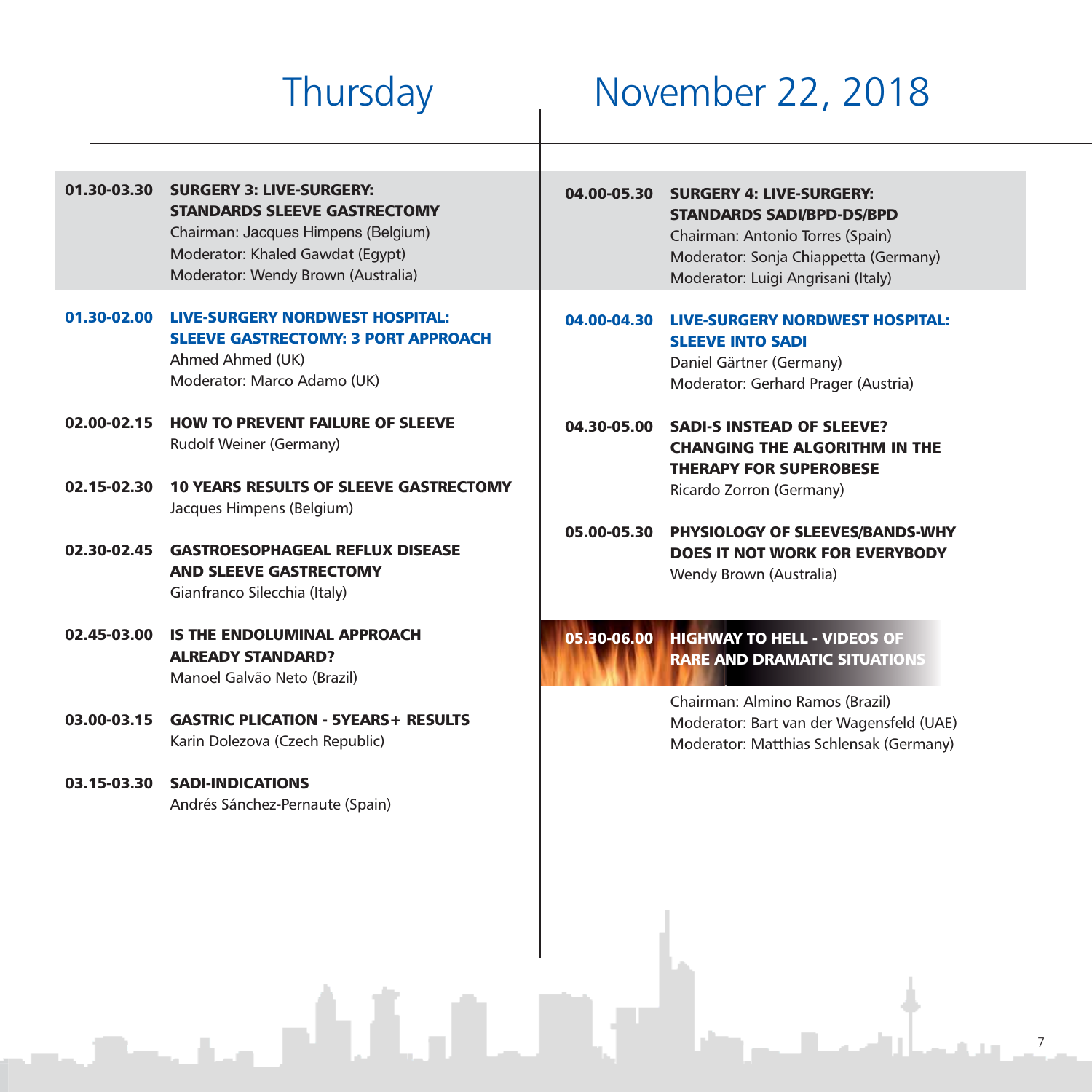### Thursday, Nov. 22, 2018 Friday, Nov. 23, 2018

| 10.30-12.30 | <b>SPECIAL</b><br><b>METABOLIC SURGERY</b><br>Chairman: Francesco Rubino (UK)<br>Moderator: Christine Stier (Germany)<br>Moderator: Sonja Chiappetta (Germany) |             | 08.30-10.00 SURGERY 5: LIVE-SURGERY:<br><b>REVISIONAL SURGERY</b><br>Chairman: Luc Lemmens (Belgium)<br>Moderator: Gerhard Prager (Austria)<br>Moderator: Cynthia Borg (UK) |
|-------------|----------------------------------------------------------------------------------------------------------------------------------------------------------------|-------------|-----------------------------------------------------------------------------------------------------------------------------------------------------------------------------|
| 10.30-10.45 | <b>DIABETIC KIDNEY DISEASE</b><br><b>AFTER BARIATRIC/ METABOLIC SURGERY</b><br>Carel Le Roux (Ireland)                                                         | 08.30-08.45 | <b>PRIMARY BANDED PROCEDURES</b><br>Jodok Fink (Germany)                                                                                                                    |
|             | 10.45-11.00 CHANGE OF ADDICTION<br>Sonja Chiappetta (Germany)                                                                                                  |             | 08.45-09.15 LIVE-SURGERY NORDWEST HOSPITAL:<br><b>REVISIONAL CASE</b><br>Bruno Dillemans (Belgium)<br>Moderator: Beate Herbig (Germany)                                     |
|             | 11.00-11.15 DIRECT MEASUREMENT OF INGESTIVE<br><b>BEHAVIOR IN PATIENTS BEFORE</b><br><b>AND AFTER RYGB - NEW DATA</b><br>Marco Bueter (Switzerland)            | 09.15-09.30 | <b>REVISION OF GASTRIC PLICATION?</b><br>Karin Dolezalova (Czech Republic)                                                                                                  |
| 11.15-11.30 | <b>DIABETES TASK FORCE - UPDATE</b><br>Francesco Rubino (UK)                                                                                                   | 09.30-09.40 | <b>50 REVISION BYPASSES WITH A GASTRIC RING</b><br>Shawn Somers (UK)                                                                                                        |
|             | 11.30-11.45 THE HEART MATTERS<br>Ann-Cathrin Koschker (Germany)                                                                                                | 09.40-09.50 | <b>PARTIAL JEJUNAL DIVERSION</b><br>Martin Fried (Czech Rebulic)                                                                                                            |
| 11.45-12.00 | <b>BRAIN FEEDING CIRCUITS</b><br><b>AFTER ROUX-EN-Y GASTRIC</b><br>Mohamed Hankir (Germany)                                                                    | 09.50-10.00 | <b>REVISIONAL SURGERY FOR REFLUX</b><br>Matthias Schlensak (Germany)                                                                                                        |
|             | 12.00-12.15 RESOLUTION OF NASH<br><b>AFTER BARIATRIC SURGERY?</b><br>Wendy Brown (Australia)                                                                   |             |                                                                                                                                                                             |
| 12.15-12.30 | <b>DISCUSSION</b>                                                                                                                                              |             |                                                                                                                                                                             |

TEL

ن<br>المحلة المحلة التي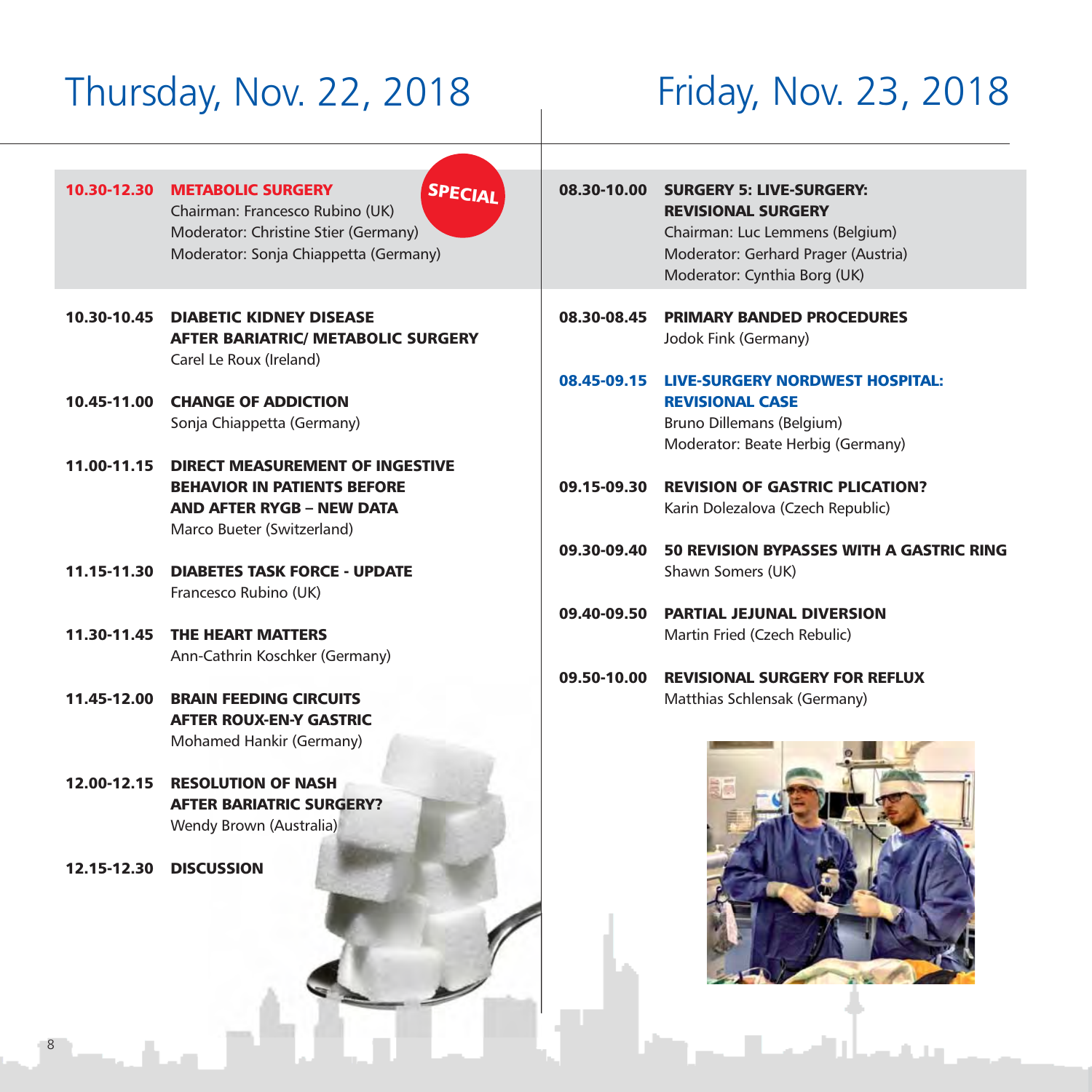## Friday November 23, 2018

| 10.30-12.30 | <b>SURGERY 6: LIVE-SURGERY:</b><br><b>REVISIONAL SURGERY</b><br>Chairman: Karl Miller (Austria)<br>Moderator: Tobias Meile (Germany)<br>Moderator: Dieter Birk (Germany) | 01.30-03.30 | <b>Surgery 7: Live-Surgery:</b><br><b>Endoscopic Approach</b><br>Chairman: Christine Stier (Germany)<br>Moderator: Barham Abu Dayyeh (USA)<br>Moderator: Markus Ahrens (Germany) |
|-------------|--------------------------------------------------------------------------------------------------------------------------------------------------------------------------|-------------|----------------------------------------------------------------------------------------------------------------------------------------------------------------------------------|
| 10.30-10.40 | <b>SLEEVE WITH REFLUX</b><br>Gerhard Prager (Austria)                                                                                                                    | 01.30-01.45 | <b>ENDOSCOPIC DUODENAL MUCOSAL</b><br><b>RESURFACING FOR DIABETES TYPE 2</b><br>Manoel Galvão Neto (Brazil)                                                                      |
| 10.40-11.00 | <b>SLEEVE WITH WEIGHT REGAIN</b>                                                                                                                                         |             |                                                                                                                                                                                  |
|             | Martin Büsing (Germany)                                                                                                                                                  | 01.45-02.00 | <b>REVIEW OF ENDOSCOPIC</b><br><b>ENDOLUMINAL BOWEL DIVERSIONS</b>                                                                                                               |
| 11.00-11.10 | <b>TREATMENT OF GERD AFTER SLEEVE -</b><br><b>INDUSTRY SPONSORED LECTUR</b>                                                                                              |             | Jan Willem Greve (The Netherlands)                                                                                                                                               |
|             | Günther Meyer (Germany)                                                                                                                                                  | 02.00-02.15 | <b>ENDOSCOPIC SUTURING OF LEAKS</b><br>Seung-Hun Chon (Germany)                                                                                                                  |
| 11.10-11.20 | <b>SLEEVE VS OAGB</b>                                                                                                                                                    |             |                                                                                                                                                                                  |
|             | Karl Miller (Austria)                                                                                                                                                    | 02.15-02.30 | <b>TRANSORAL OUTLET REPAIR -</b>                                                                                                                                                 |
|             |                                                                                                                                                                          |             | <b>INDICATIONS AND TECHNIQUE</b>                                                                                                                                                 |
|             | <b>LIVE-SURGERY NORDWEST HOSPITAL:</b>                                                                                                                                   |             |                                                                                                                                                                                  |
| 11.20-12.00 |                                                                                                                                                                          |             | Christine Stier (Germany)                                                                                                                                                        |
|             | <b>BANDED SLEEVE</b>                                                                                                                                                     |             |                                                                                                                                                                                  |
|             | Luc Lemmens (Belgium)                                                                                                                                                    | 02.30-03.00 | <b>LIVE-SURGERY NORDWEST HOSPITAL:</b>                                                                                                                                           |
|             | Moderator: Woitech Konrad Karcz (Germany)                                                                                                                                |             | <b>OVERSTICH AFTER RNYGB</b>                                                                                                                                                     |
|             |                                                                                                                                                                          |             | Manoel Galvão Neto (Brazil)                                                                                                                                                      |
| 12.00-12.10 | <b>REVISION AFTER GASTRIC</b>                                                                                                                                            |             | Moderator: Christine Stier (Germany)                                                                                                                                             |
|             | <b>BANDING - SLEEVE?</b>                                                                                                                                                 |             |                                                                                                                                                                                  |
|             | Cynthia Borg (UK)                                                                                                                                                        | 03.00-03.15 | <b>ENDOSCOPIC GASTROPLASTY:</b>                                                                                                                                                  |
|             |                                                                                                                                                                          |             | PHYSIOLOGY AND MULTICENTRIC STUDY                                                                                                                                                |
| 12.10-12.20 | <b>REVISION AFTER GASTRIC BANDING - RNYGB?</b>                                                                                                                           |             | Barham Abu Dayyeh (USA)                                                                                                                                                          |
|             | Oliver Mann (Germany)                                                                                                                                                    |             |                                                                                                                                                                                  |
|             |                                                                                                                                                                          | 03.15-03.30 | <b>BARIATRIC ENDOSCOPY AND SURGERY:</b>                                                                                                                                          |
| 12.20-12.30 | <b>REVISION AFTER GASTRIC BANDING - OAGB?</b>                                                                                                                            |             | <b>CAN THEY LIVE TOGETHER?</b>                                                                                                                                                   |
|             | Oliver Scheffel (Germany)                                                                                                                                                |             | Natan Zundel (USA)                                                                                                                                                               |
|             |                                                                                                                                                                          |             |                                                                                                                                                                                  |

n,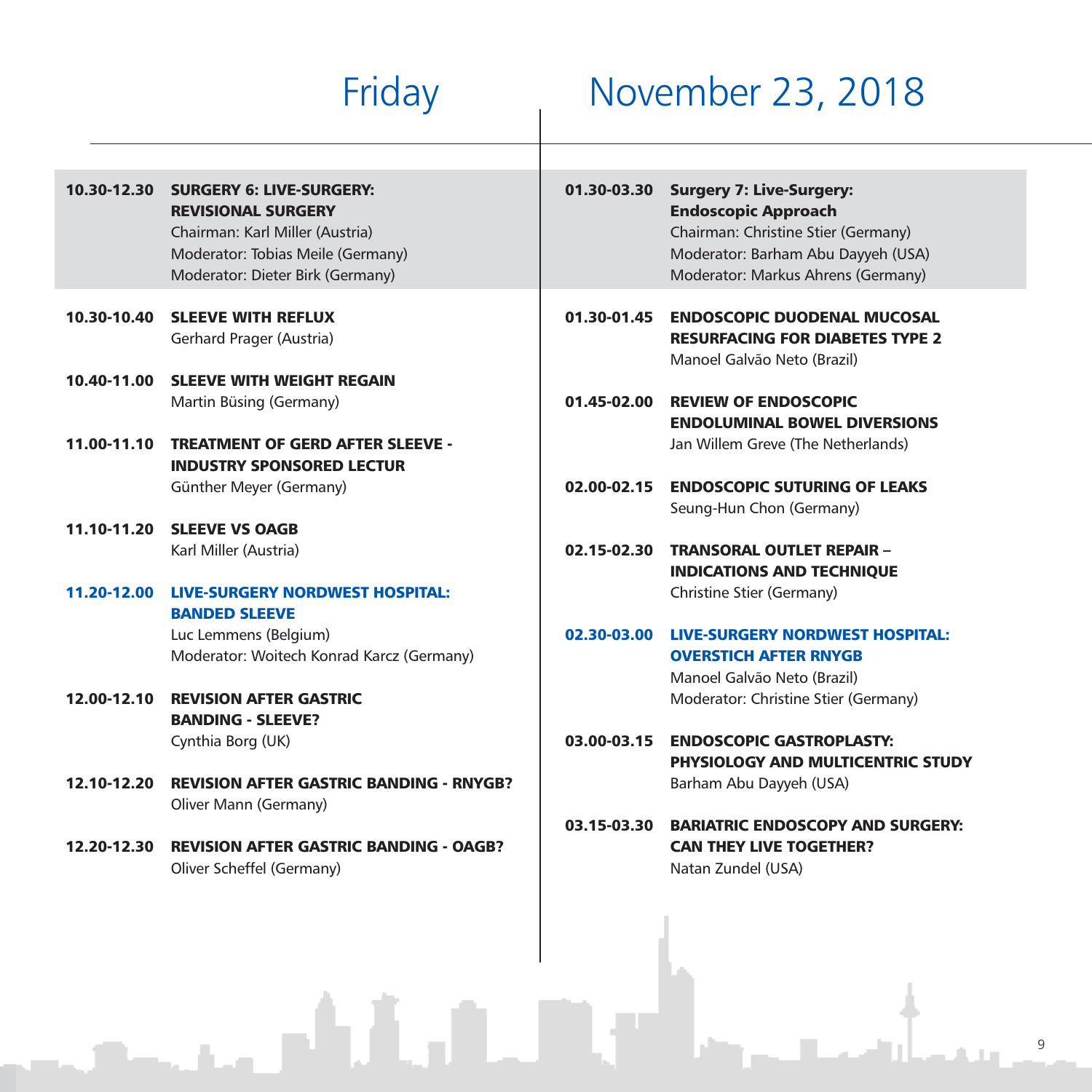# Friday November 23, 2018

- 04.00-05.30 Surgery 8: Management of Complications Chairman: Wendy Brown (Australia) Moderator: Colin Uhle (Germany) Moderator: Bruno Dillemans (Belgium)
- 04.00-04.15 INTRAGASTRIC SINGLE PORT ERCP: THE KEY FOR THE IMPOSSIBLE ACCESS TO CBD STONES AFTER RYGB Ricardo Zorron (Germany)
- 04.15-04.30 Laparoscopic Treatment of Gastro-Gastric Fistula After RYGB Maud Robert (France)
- 04.30-04.45 COST ANALYSIS OF LEAK AFTER SLEEVE GASTRECTOMY Ahmed Ahmed (UK)
- 04.45-05.00 1000 SLEEVE GASTRECTOMIES: WEIGHT REGAIN AND GERD Luigi Angrisani (Italy)
- 05.00-05.15 REVISIONAL SURGERY 1STEP OR 2STEP APPROACH? Christine Stroh (Germany)
- 05.15-05.30 CHOLECYSTECTOMY-SIMULTANEOUS SURGERY? Florian Seyfried (Germany)



**KAP EUROPA CONGRESS CENTRE FRANKFURT AM MAIN GERMANY** 

**FRIDAY NOVEMBER 23RD,** 2018

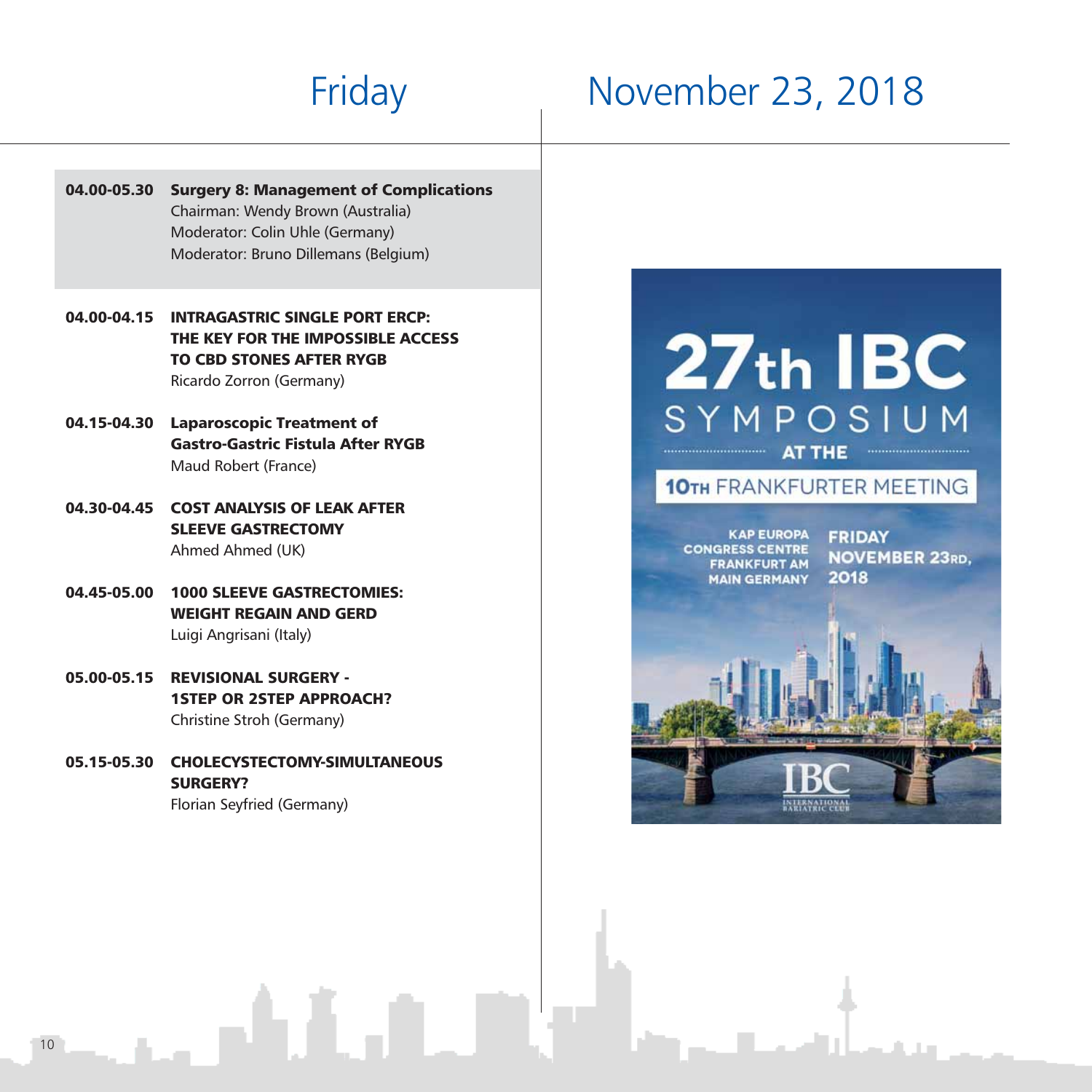### Thursday November 22, 2018

### WRITING & PUBLISHING A RESEARCH ARTICLE OF EXCELLENCE (AOE) COURSE

The Medwrite Course can be booked upon availability and will take place in two parts during the following times:

#### **Medical Writing Course Part 1**

**| November 22, 2018 | 08:30 am – 12:30 pm Medical Writing Course Part 2 | November 23, 2018 | 08:30 am – 12:30 pm**

**Chair: Jane Buchwald (Wisconsin, USA)**

**Price: 50,00** € **(incl. 19% VAT)**

#### **Target Audience**

The course is designed for those involved in medical and basic science research. The course level is appropriate for participants in the early stages of a research career as well as for the more experienced investigator.

#### **Overview**

The course provides comprehensive didactic training in the development of science's central document—the research article. The logical construction of each article section is taught, from clarification of the research question through electronic literature review, development of the study design and protocol, and appropriate reporting and interpretation of results. The processes involved in graphics



assembly, referencing, and abstract preparation are detailed, and careful attention is paid to the ethics of authorship, funding disclosure, and successful peer-review interaction.

Authors learn to navigate and greatly accelerate article preparation and publication.

### SURGICAL SKILLS COURSE

The Surgical Skills Course can be booked upon availability during the following times:

**Surgical Skills Course 1 | November 22, 2018 | 08:30 am – 12:30 pm Surgical Skills Course 2 | November 22, 2018 | 01:30 pm – 05:30 pm**

**Chair: Prof. Carus (Hamburg), Dr. Lotze (Hamburg) International Tutors are guiding through the course.** **Part 1: Essentials of Stapling** Essentials of intracoporal Suturing and Knotting

**Part 2: Management of Complications:**  Stapling of nasogastric tube – how does it feel? Perforation with the stapler-How to handle

**Price: 50,00** € **(incl. 19% VAT)**